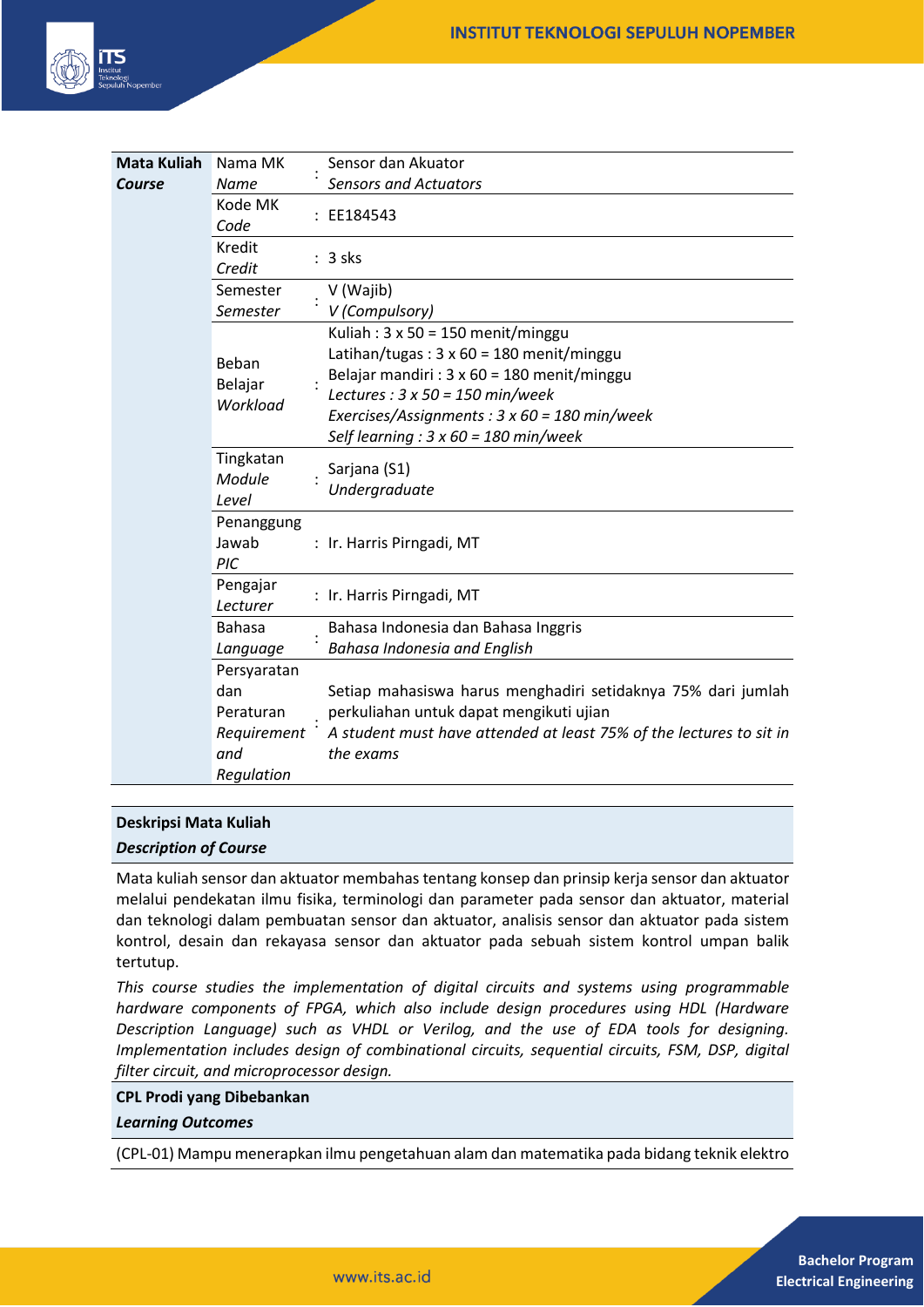

*(PLO-01) Capable to apply knowledge of natural sciences and mathematics to solve electrical engineering problem*

(CPL-10) Mampu mengetahui dan menyikapi perkembangan terkini dibidang ilmu pengetahuan dan teknologi dengan mengedepankan nilai-nilai universal

*(PLO-10) Capable to know and respond to the latest developments in science and technology by promoting universal values*

(CPL-11) Mampu menerapkan metode, ICT, dan perangkat modern dalam penyelesaian permasalahan dibidang teknik elektro

*(PLO-11) Capable to apply methods, ICT, and modern devices in solving problems in the field of electrical engineering*

**Capaian Pembelajaran Mata Kuliah**

*Course Learning Outcomes*

(CPMK-01) Mampu menjelaskan konsep dasar sensor dan aktuator.

*(CLO-01) Mastering basic concept of sensors and actuators*

(CPMK-02) Mampu menghitung menganalisis parameter-parameter dalam sensor dan aktuator. *(CLO-02) Able to calculate analyze parameters in sensors and actuators.*

(CPMK-03) Mampu merancang, merekayasa, dan menganalisis sensor dan aktuator sesuai kebutuhan.

*(CLO-03) Able to design, engineer, and analyze sensors and actuators as needed.*

(CPMK-04) Mampu menganalisis dan mengambil keputusan dalam menyelesaikan masalah terkait sensor dan aktuator.

*(CLO-04) Able to analyze and take decisions in solving problems related to sensors and actuators.*

(CPMK-05) Mampu bekerja secara mandiri dan kelompok dalam melaksanakan tugas dan tanggung jawabnya.

*(CLO-05) Demonstrating attitude of responsibility on work in his/her field of expertise independently.*

# **Topik/Pokok Bahasan**

|  | <b>Main Subjects</b> |  |
|--|----------------------|--|
|--|----------------------|--|

1. Deskripsi sensor,transduser dan aktuator.

*Description of sensors, transducers and actuators.*

- 2. Parameter dan karakteristik sensor dan aktuator. *Parameters and characteristics of sensors and actuators.*
- 3. Prinsip kerja sensor tegangan, arus dan phasa listrik. *The working principle of voltage sensor, current and electric phases.*
- 4. Prinsip kerja sensor posisi, perpindahan, kecepatan dan akselerasi. *The working principle of position sensor, displacement, speed and acceleration.*
- 5. Prinsip kerja sensor gaya, tekanan dan aliran. *The working principle of force, pressure and flow sensors.*
- 6. Prinsip kerja sensor temperatur, kelembaban dan pH.